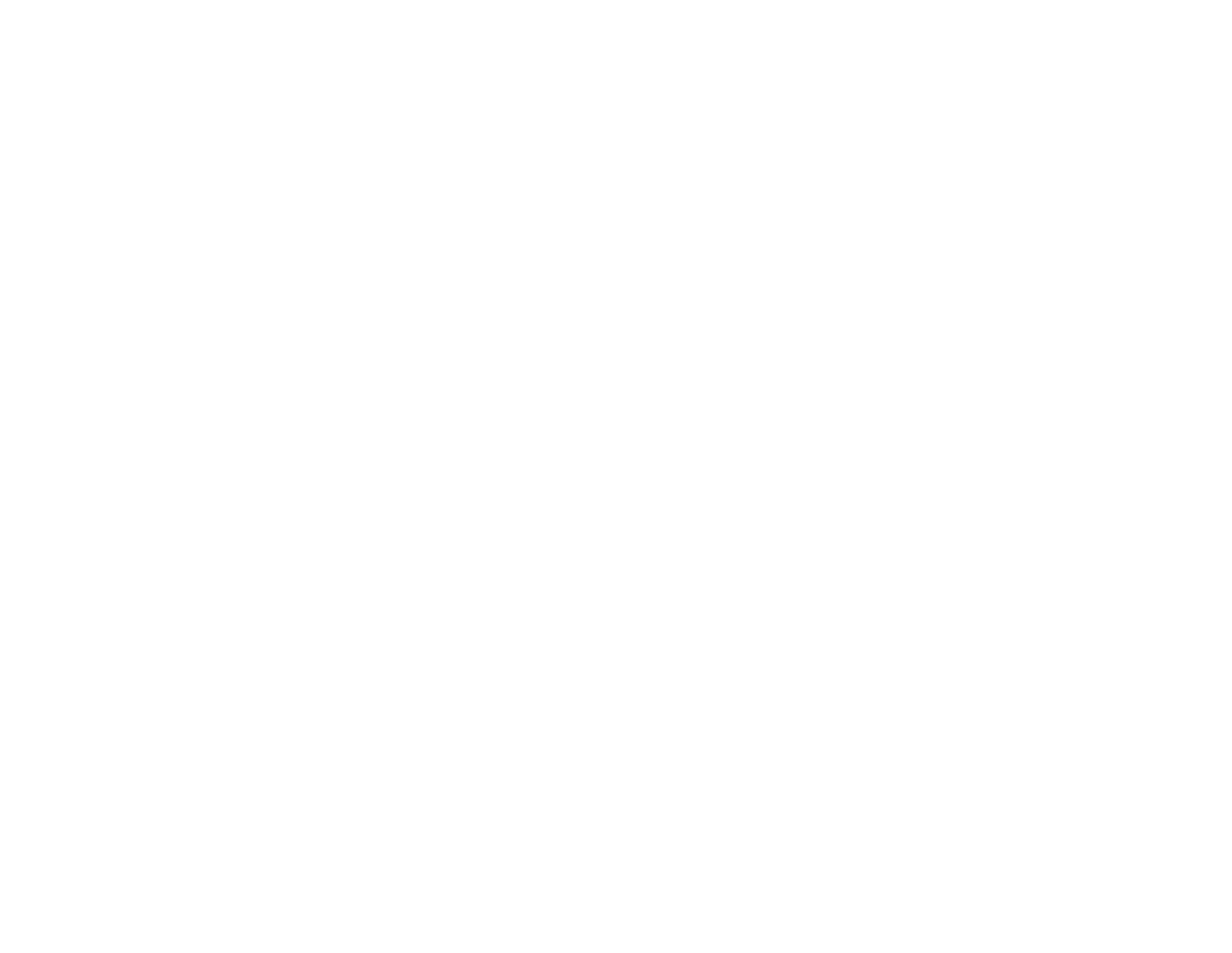### **Strategic Plan**

This Byrne JAG strategic plan is to help prioritize the state's criminal justice needs and grant funding decisions. Every year it is appropriated, the Byrne JAG provides crucial federal funding to Michigan, and is essential in delivering funding for criminal justice entities and providing subsidy to help supplement state and other private funding. The hallmark of Byrne JAG is to help law enforcement in spurring innovation, as well as testing and replicating evidencebased practices nationwide. The office designated to administer the Byrne JAG in Michigan, known as the State Administrative Agency (SAA), is housed in the Michigan State Police (MSP), Grants and Community Services Division (GCSD). The focus of the SAA is to develop evidence-based/data-driven practices to improve the justice system, reduce crime, and ensure that federal funding is utilized in its best capacity.

Byrne JAG is a formula-based grant awarded by the United States (U.S.) Department of Justice (DOJ), Office of Justice Programs, Bureau of Justice Assistance (BJA). This grant is awarded to states and territories based on population and Part I violent crimes, as reported by the Federal Bureau of Investigation. Sixty percent of a state's total allocation flows from the BJA to the SAA, with the remaining 40 percent awarded directly from the BJA to local governments. Of that 60 percent, the SAA passes through a designated percentage to local governments, with the remaining amount available for use by the state government.

In the fall of 2013, Michigan's SAA held a stakeholders' meeting to develop a strategic plan for the Byrne JAG and to seek input regarding where funding should be focused for the next three to five years. At the stakeholders' meeting, all criminal justice entities were informed that the SAA is looking for new, innovative ideas that incorporate best practices, that will help improve more than one area of the criminal justice system, and that are evidence-based. Listed below are the stakeholders that participated in the meeting and helped to prioritize future program areas:

- **n** Governor's Office
- Michigan State Police (MSP)
- n Michigan Association of Chiefs of Police (MACP)
- n Michigan Sheriffs Association (MSA)
- n Prosecuting Attorneys Coordinating Council/Prosecuting Attorneys Association of Michigan (PACC/PAAM)
- State Court Administrative Office (SCAO)
- Michigan Department of Corrections (MDOC)
- State Appellate Defenders Office (SADO)

Based on participant input from the stakeholders' meeting, a number of potential Byrne JAG program areas were identified. All stakeholder representatives present at the meeting had an opportunity to vote on each program area. Next, the program areas were prioritized with the assistance of the Michigan Justice Statistics Center, School of Criminal Justice, Michigan State University, which is the Byrne JAG Statistical Analysis Center (SAC) for Michigan.

From these program areas, the SAA identified five goals which, along with input from the Governor's Office, will become the basis for directing the Byrne JAG funds through fiscal year 2017. It must be noted that annual award amounts from the DOJ will determine the number of program areas funded each year, as well as funding levels. Some program areas may not be funded during every grant cycle (year) of this plan, and depending on emerging priority needs, future funding may include program areas not listed in this plan. In addition, because of the importance of certain issues, some program areas that did not score high at the stakeholders' meeting may still receive a restricted amount of funding, and due to their evident need for government involvement. Also included in this plan is a goal to "Annually identify and pursue funding, as needed, to address emerging public safety issues." This goal is intended to help combat developing criminal justice issues and unforeseen problems in the coming years.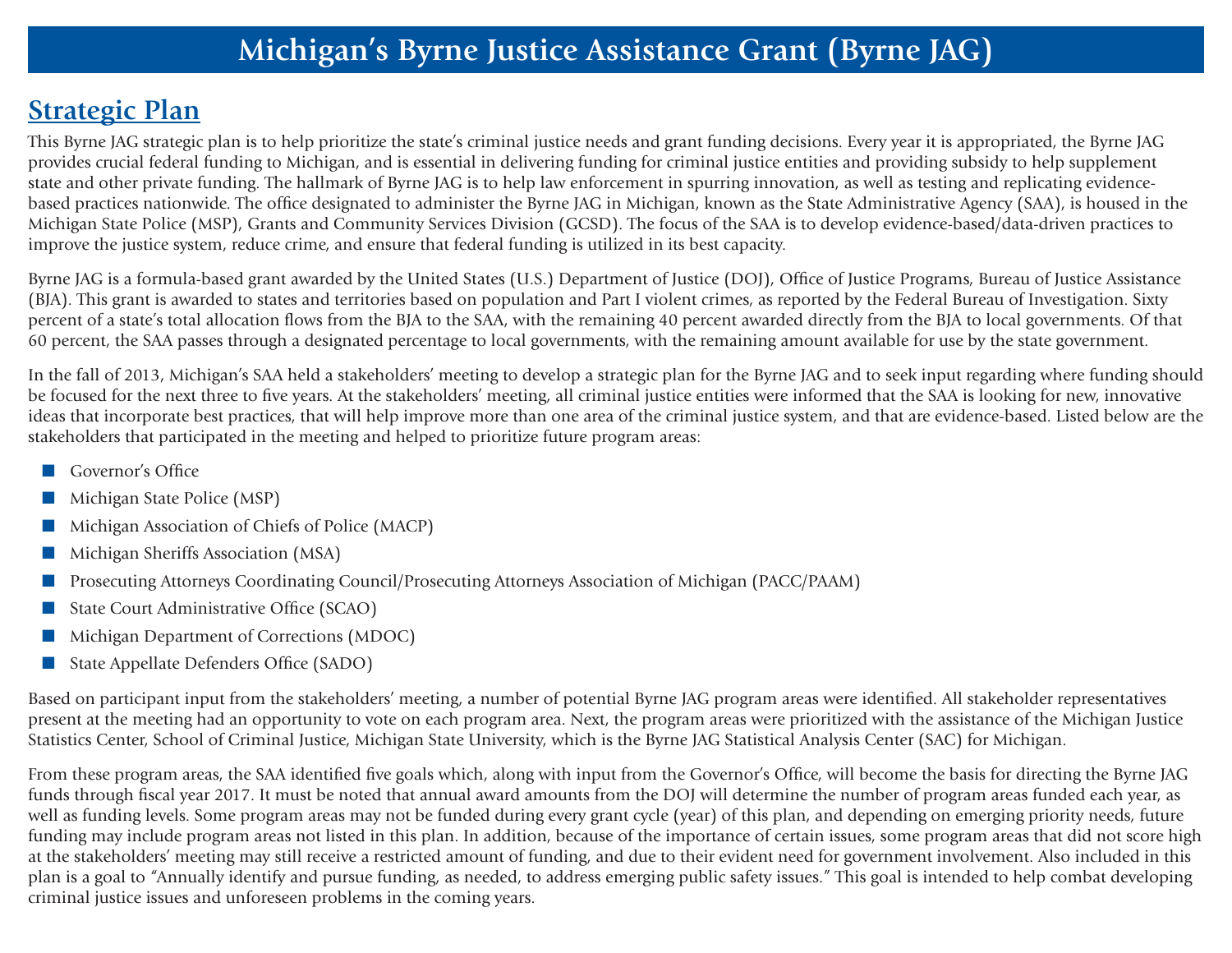#### **Goal 1. Invest in the collaborative involvement of our criminal justice agencies and personnel to fight crime and enhance problem-solving initiatives.**

**1.1 Annually invest in the state's multijurisdictional task forces (MJTF) to focus on investigations of illegal substance abuse and associated criminal activity.**

MJTFs have, over the years, taken a semi-permanent position in American law enforcement. Much of their success is because they do not add layers of organization in law enforcement, but are known to multiply the efforts and outcomes of already existing personnel and organizations. Since the state of Michigan has invested significant resources in MJTFs, it is both appropriate and important that they be thoroughly examined to determine their relative effectiveness and to examine which determinants shape the performance outcomes of each task force.

#### **Michigan MJTF Program Evaluation Description:**

MJTFs in Michigan have been funded with Byrne JAG funds for over two decades. Currently, 22 MJTFs receive partial funding (approximately seven percent of the total cost for those MJTFs), with additional funded projects for methamphetamine investigation coordination, forensic drug scientists, and intelligence analysts. Working in conjunction with the SAA, effectiveness measures have been developed for the MJTFs to determine impact on regional crime and drug activity. As a result, effectiveness measures were implemented through the quarterly program reporting process. These reports are presently being utilized to assess project activities, outputs, outcomes, and impact.

An evaluation system for law enforcement teams must be based on the authority of their position and role within the structure of government. Understanding the need to work cooperatively with all agencies within their jurisdiction, only law enforcement has the authority to arrest persons who violate the law.

MJTFs are designed to act as a deterrent through arresting persons who violate statutes regulating the distribution of controlled substances. To evaluate the effectiveness of arrests, consideration must be given to the types of drugs deemed to be causing the most harm at the state level. Priorities for targeted drugs, and offenders who distribute them, are based on:

- **n** Drugs causing death or serious injury.
- $\blacksquare$  Drugs affecting community safety.
- $\blacksquare$  Availability.
- $\blacksquare$  Economic costs.

Drug offenses have a continuum of impact based on the role of the offender and his/her contribution to the drug problem being targeted. Michigan is developing a procedure for determining the potential impact of arrests based on the quantity of drugs involved in each arrest and the characteristics of the arrested drug trafficker.

Lastly, MJTFs play an important role in educating and informing citizens about the dangers of drug use. Citizens should understand the drug threat priorities in their neighborhoods, how to identify contraband, and what law enforcement is doing in their area to combat the drug threat. Currently, MJTFs are conducting meetings and presentations to the public, but these efforts will be increased through this plan.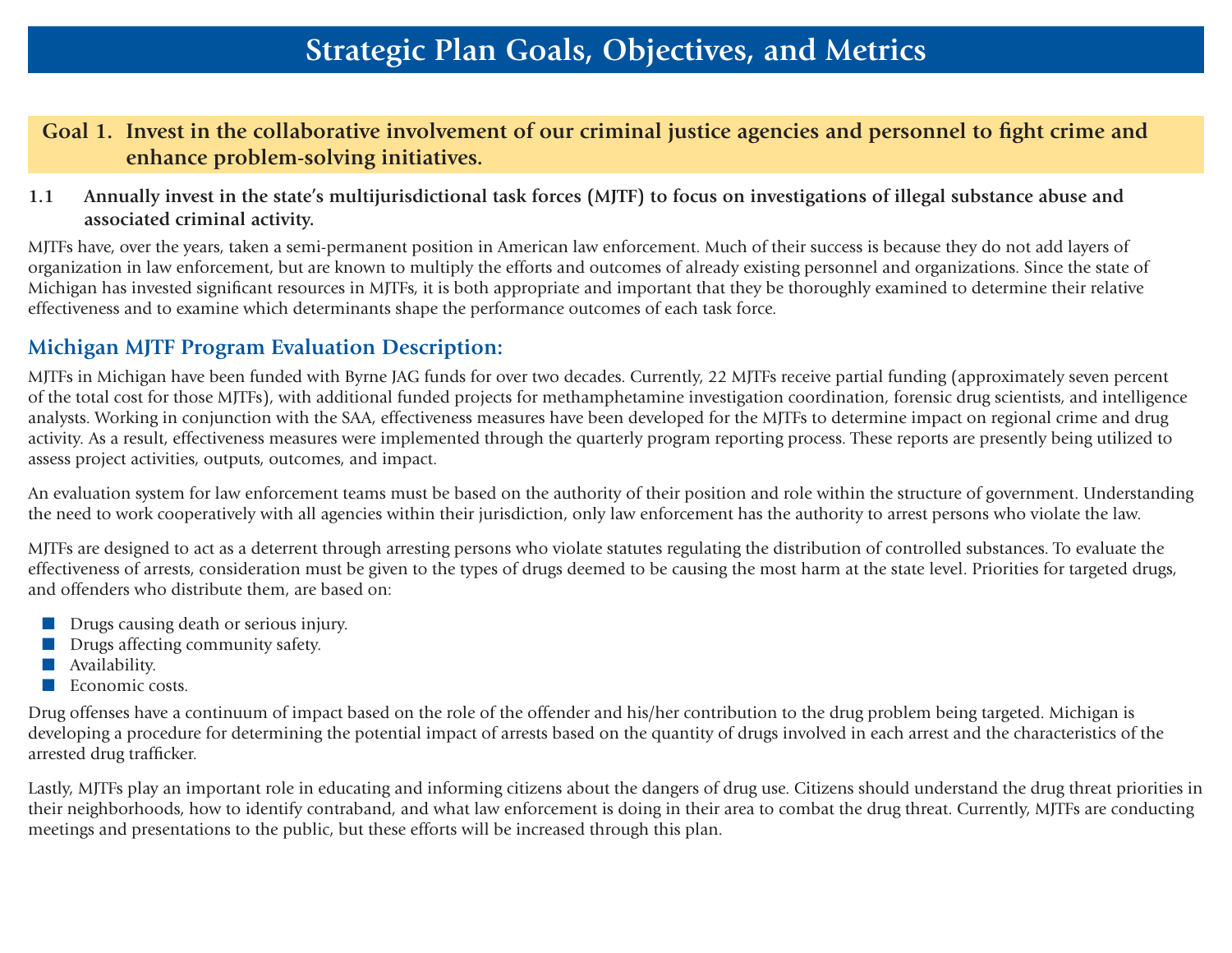#### **Metrics:**

- **1.1M1 By November 2014, establish a statewide baseline for both the number of community meetings and presentations given by the MJTFs, as well as the number of citizens attending those meetings. By November 2016, demonstrate a statewide ten percent increase for both of these measures.**
- **1.1M2 By November 2014, establish a baseline of points utilizing a tiered point matrix based on arrests and drug priority. By November 2016, demonstrate a statewide ten percent increase in points utilizing a tiered point matrix based on arrests and drug priority.**

Information on arrests will be collected by each MJTF. Arrest data will include specific characteristics of arrested traffickers, as well as the types of drug. MJTFs will report data to the SAA on their Byrne JAG quarterly program reports.

#### **Goal 2. Expand justice information sharing and technology in the state of Michigan while meeting global standards in order to further evidence-based practices, improve decision-making, and enhance public safety.**

The state of Michigan is working to promote information sharing among criminal justice entities for the purpose of improving decision-making and enhancing public safety. In order to promote information sharing and enable interoperability among disparate systems across the justice and public safety community, the MSP, and respective Byrne JAG grantees, must comply with the U.S. DOJ Global Justice Information Sharing Initiative guidelines and recommendations. Grantees shall conform to the Global Standards Package and all constituent elements, where applicable, as described at: http://www.it.ojp.gov/gsp\_ grantcondition.

**2.1 Invest in technology-related projects that will increase the number of agencies that are able to share information to streamline efficiency.** 

Increase statewide accuracy, efficiency, and effectiveness by utilizing a standardized format (E-warrant) to electronically exchange information, from warrant to disposition, throughout the criminal justice community by October 2017. From October 2015 to October 2016, the MSP, Criminal Justice Information Center (CJIC) will establish a baseline for the metrics listed below.

#### **Metrics:**

**2.1M1 Reduction of redundant data entry by a minimum of ten percent by October 2017.**

- **2.1M2 Improvement in timeliness and method of data exchange among agencies by a minimum of ten percent by October 2017.**
- **2.1M3 Improvement of record accuracy and completeness by a minimum of ten percent by October 2017.**
- **2.2 By October 2014, expand the use of evidence-based policing strategies by offering funding to support Data-Driven Approaches to Crime and Traffic Safety (DDACTS) to agencies that may benefit from the policing practice.**

DDACTS is a proven evidence-based police practice. Patrols will be directed to high-crime and traffic crash areas; thereby. increasing presence and enforcement. The SAA will support funding for resources (e.g., equipment, analyst, software, training, and other materials).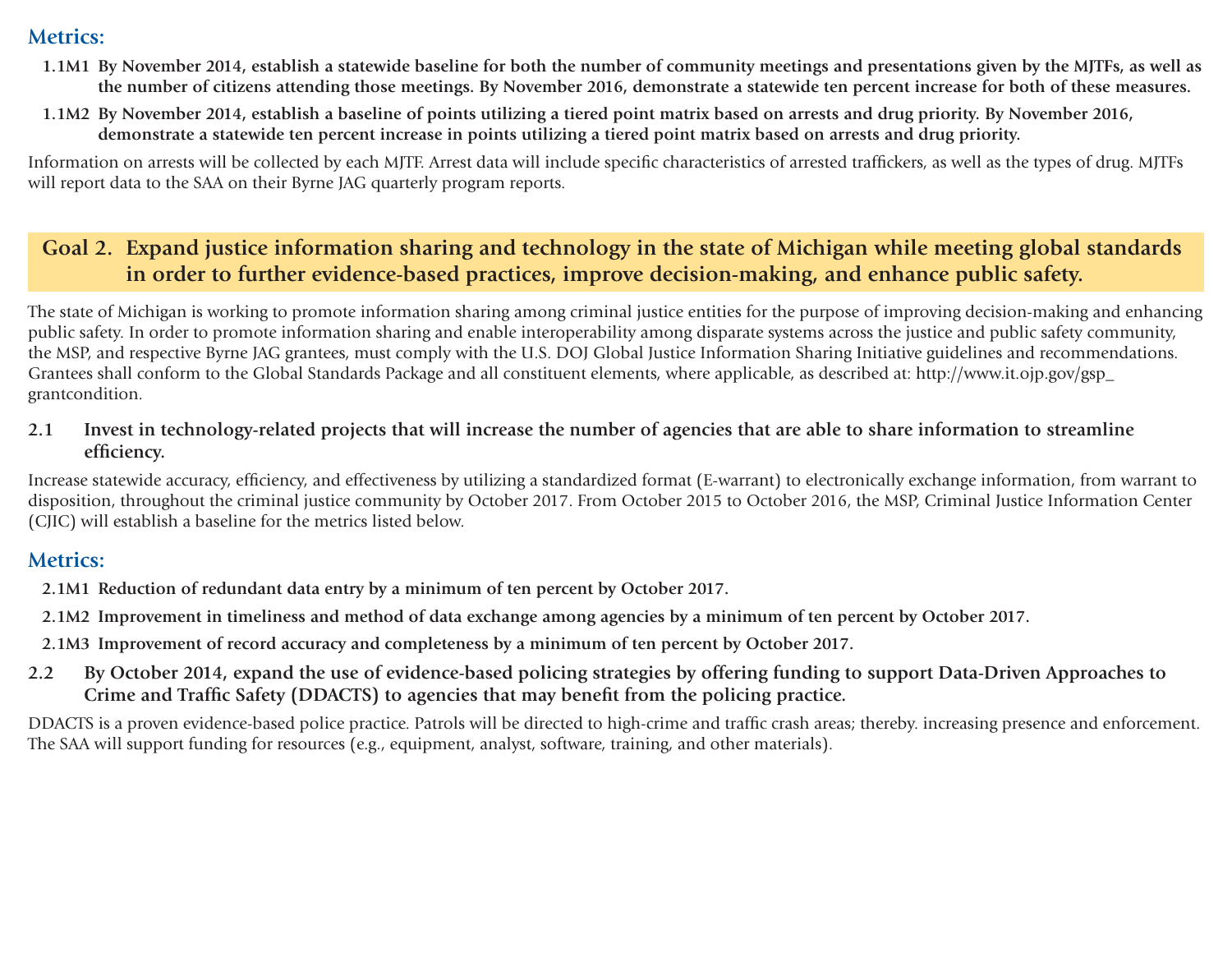#### **Goal 3. Support priority population drug courts that target substance abusing straddle and presumptive cell offenders, as well as probation violators.**

**3.1 Provide funding to the State Court Administrative Office (SCAO) to support and increase the number of effective priority population drug courts in Michigan.**

These courts have shown to have a high success rate in reducing recidivism and saving the state of Michigan money by diverting would-be prison bound offenders (straddle and presumptive) into a program that helps them end their addiction(s) to drugs and/or alcohol. Straddle and presumptive cell offenders are defined as non-voilent offenders who meet the Michigan sentencing guidelines to be incarcerated, but as an alternative, qualify to be deferred to drug treatment and rehabilitation.

#### **Metrics:**

- **3.1M1 Less than ten percent of Byrne JAG funded drug court participants will be convicted of a new criminal offense from October 2014 to October 2016.**
- **3.1M2 Less than seven percent of Byrne JAG funded drug court participants will be convicted of a new drug or alcohol offense within two years of program admission.**
- **3.1M3 The recidivism rate of Byrne JAG funded drug court participants will be less than 50 percent of the recidivism rate of their matched standard probation comparison group members.**

#### **Goal 4. Provide needed assistance to Michigan's high-crime cites to help combat law breaking, corruption, and delinquency.**

**4.1 Support high-crimes prosecutions in the City of Flint and Saginaw to increase violent crime case closures and convictions by ten percent, as well as decrease violent crime by ten percent, by October 2015.**

Michigan's high-crime cities, working in conjunction with the Governor's commitment to "smart justice," recognize the connection between enforcement, prevention, and economic opportunity. This project is designed to provide support to prosecuting attorneys in the most violent Michigan communities. Prosecution plays a vital role in community restoration and increased police resources must be supported by increased prosecution services to assist with legal support, criminal enterprise case management, and witness statements and protection. All projects must address proactive violence reduction activities.

#### **Metrics:**

- **4.1M1 Increase prosecution of targeted violent offenders by ten percent over baseline during the period between October 2014 and September 2015.**
- **4.1M2 Increase the following by ten percent in both Flint and Saginaw between October 2014 and 2015:**
- $\blacksquare$  Violent crime case closure.
- $\blacksquare$  Violent crime conviction.

Both metrics will be compared against a baseline established by October 2014.

#### **4.2 Juvenile-Focused Community Policing**

Juvenile-focused community policing is designed to foster proactive, problem-oriented interventions to combat juvenile delinquency. Members of law enforcement provide evidence-based drug/violence prevention programs, youth academies (such as the Michigan State Police Youth Leadership Academy) and mentoring activities that target at-risk youth, develop community partnerships, and facilitate parent and community engagement.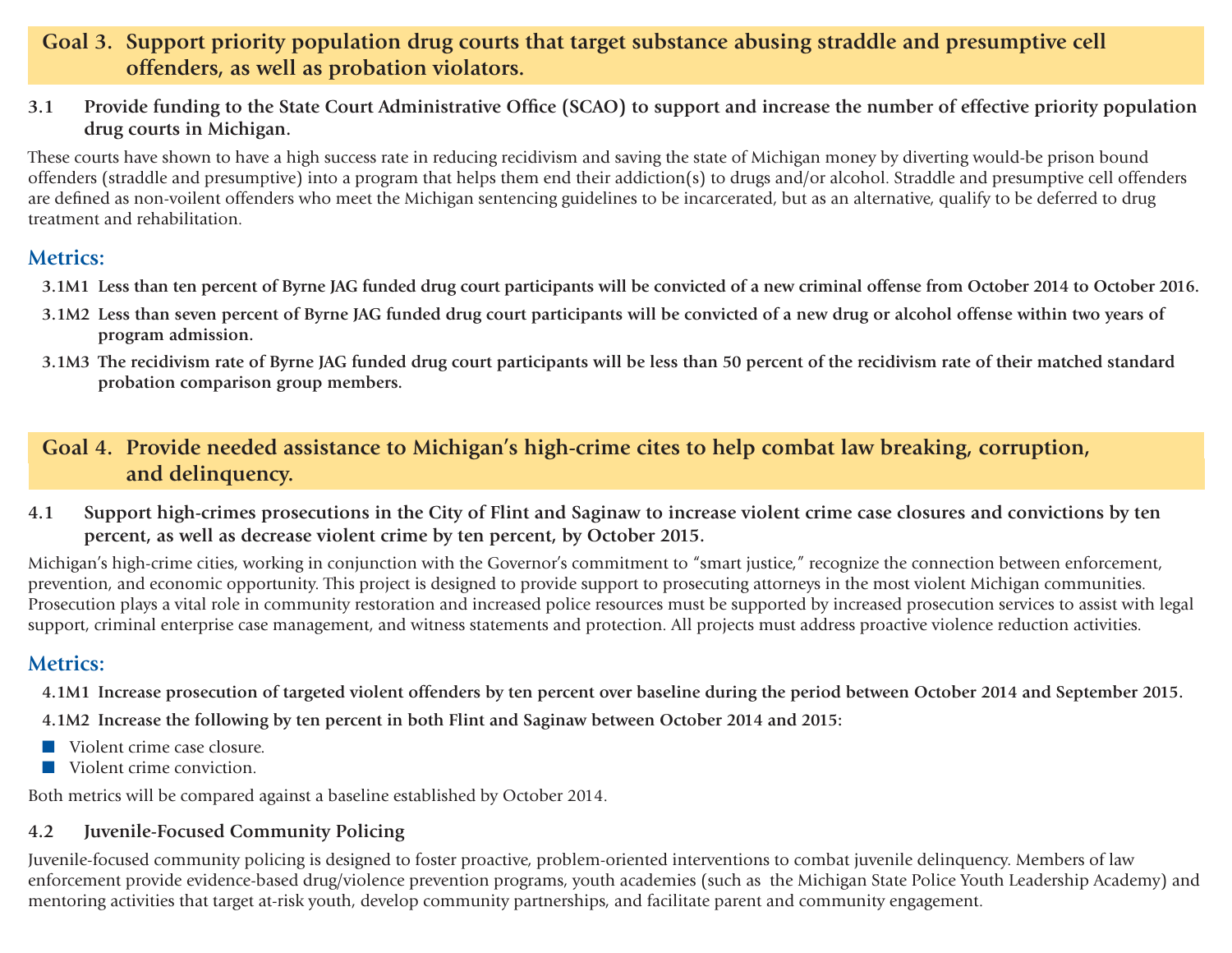#### **Goal 5. Annually identify and pursue funding, as needed, to address emerging public safety issues.**

As needs are identified, and if funding is available, additional program areas, objectives, and metrics may be developed. Examples are listed below:

#### **5.1 School safety**

The state of Michigan has placed a high priority on providing resources to reduce violence and increase emergency preparedness in schools and communities. Future Byrne JAG funds may support that priority through initiatives such as the promotion of the state emergency hotline, provision of evidence-based violence prevention programs, enhancement of mental health services in the schools, implementation of safety response plans and drills, and training for all of the above.

#### **5.2 Prescription drugs**

Michigan ranks 18th for drug overdoses within the U.S. prescription drug abuse, which is a top public health concern as prescription drug-related deaths continue to rise, now outnumber those from heroin and cocaine combined. Michigan's Byrne JAG strategy may include working in partnerships with clinical care, law enforcement, the business community, and community-based organizations to help curb this crisis.

#### **5.3 Juvenile Justice Information sharing**

This program, which is in its beginning stages of development, is being designed to increase the use of objective, validated, actuarial, and automated youth-risk and needs assessments/case management processes. This is accomplished by sustaining and/or replicating justice information sharing and case management processes modeled in Saginaw County under a 2013 National Criminal Justice Association/BJA grant award.

#### **5.4 State Appellate Defenders Office (SADO)**

SADO provides cost-efficient, high-quality, and timely public appellate defense services to indigent criminal defendants; provides legal resources and training materials to support private criminal defense practitioners assigned to represent indigent criminal defendants; enhances the quality and effectiveness of representation; and, reduces indigent defense and overall criminal justice costs to state and local governmental units.

*This project is supported by a Byrne Justice Assistance Grant awarded by the Bureau of Justice Assistance, Office of Justice Programs, U.S. Department of Justice (DOJ), and administered by the Michigan State Police (MSP). Points of view or opinions contained within this document do not necessarily represent the official position or policies of the DOJ or MSP.*